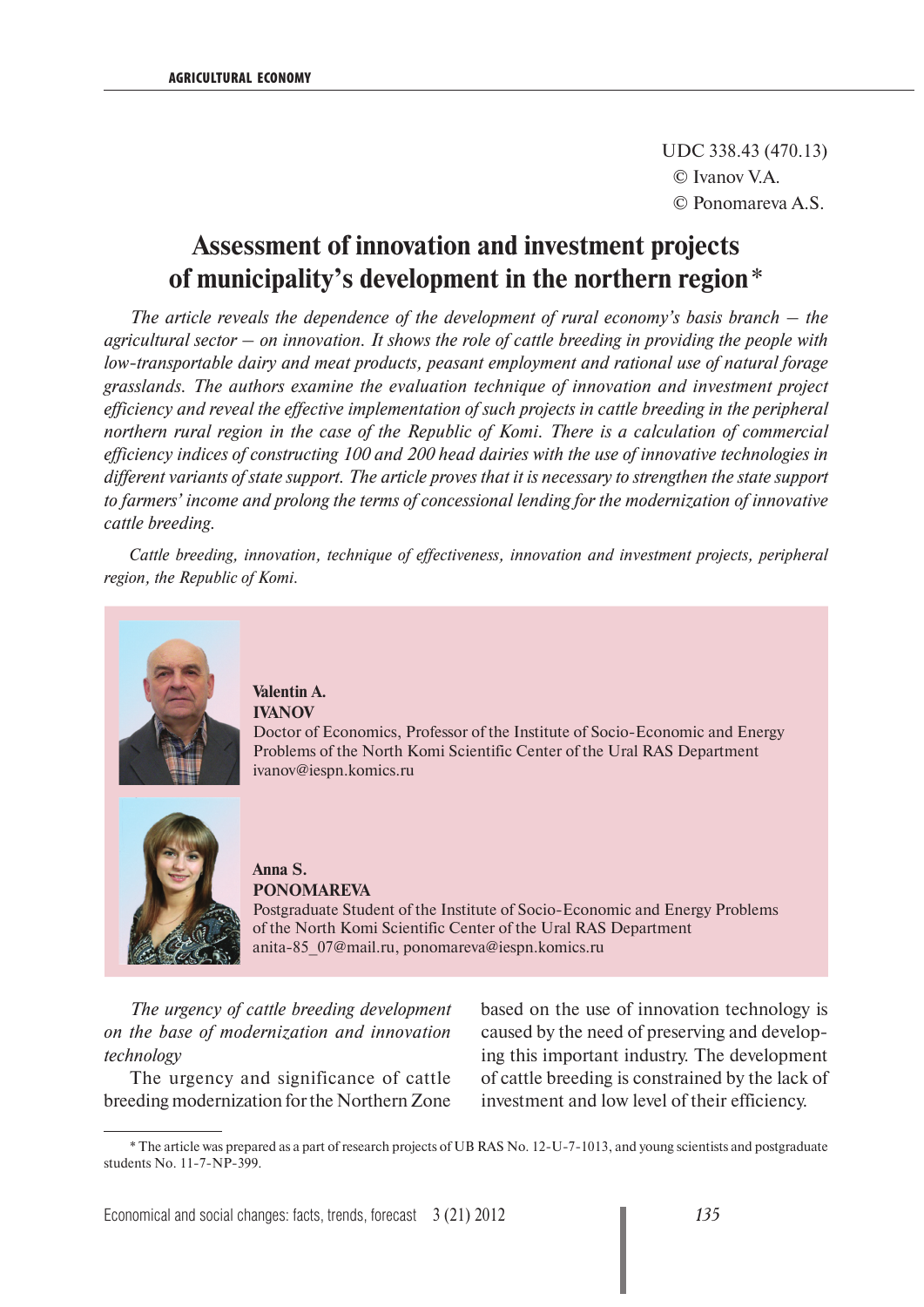The research is aimed at assessing economic efficiency of innovation and investment projects in dairy and beef breeding in the Republic of Komi for making management decisions on attracting investment to the industry. Proceeding from the research objectives, the following tasks were solved:

1. To assess the recoupment of 100 and 200 head dairies construction in different variants of state support, using the indicators of commercial efficiency of innovative and investment projects.

2. To identify the eligibility of current terms of concessional lending and the level of state support for the construction and modernization of livestock houses in the North.

3. To develop practice guidelines for applying a differentiated approach to the terms of concessional lending and pricing support for the industry based on the analysis of innovation and investment projects effectiveness.

Cattle breeding is very important for rural areas of the North. It provides the population with low-transportable dairy and meat products, ensures the whole-year employment and allows peasants to use natural grasslands more efficiently. Northern hayfields and pastures are

the sources of the cheapest and complete feed. Huge meadow tracts, laying in high-water beds, are especially valuable from the economic point of view. For example, it is possible to gather more than 410 tons of fodder units from the flood meadows of the Northern Dvina, Pechora, Mezen, Pinega, Vychegda and their tributaries [1, p. 73].

The development of cattle breeding is highly dependent on investment growth and transition to innovative technologies. Investments have been substantially reduced over the years of market reforms. Over the period from 1990 to 2010 the investment share in the fixed capital of Komi agriculture declined from 5.7 to 0.8% when the share of agriculture in the gross regional product amounted to 2.6%. The investment decline rate in the agricultural sector was more than four times higher than in the whole republic [2, p. 26]. Naturally, this affected launching of production capacity, primarily for cattle breeding, and ageing of livestock house and equipment. If 2.8 thousand places for cattle were launched in 1990 due to new construction, expansion and renovation, in 2010 only 0.4 thousand places for cattle were built [4, p. 24].

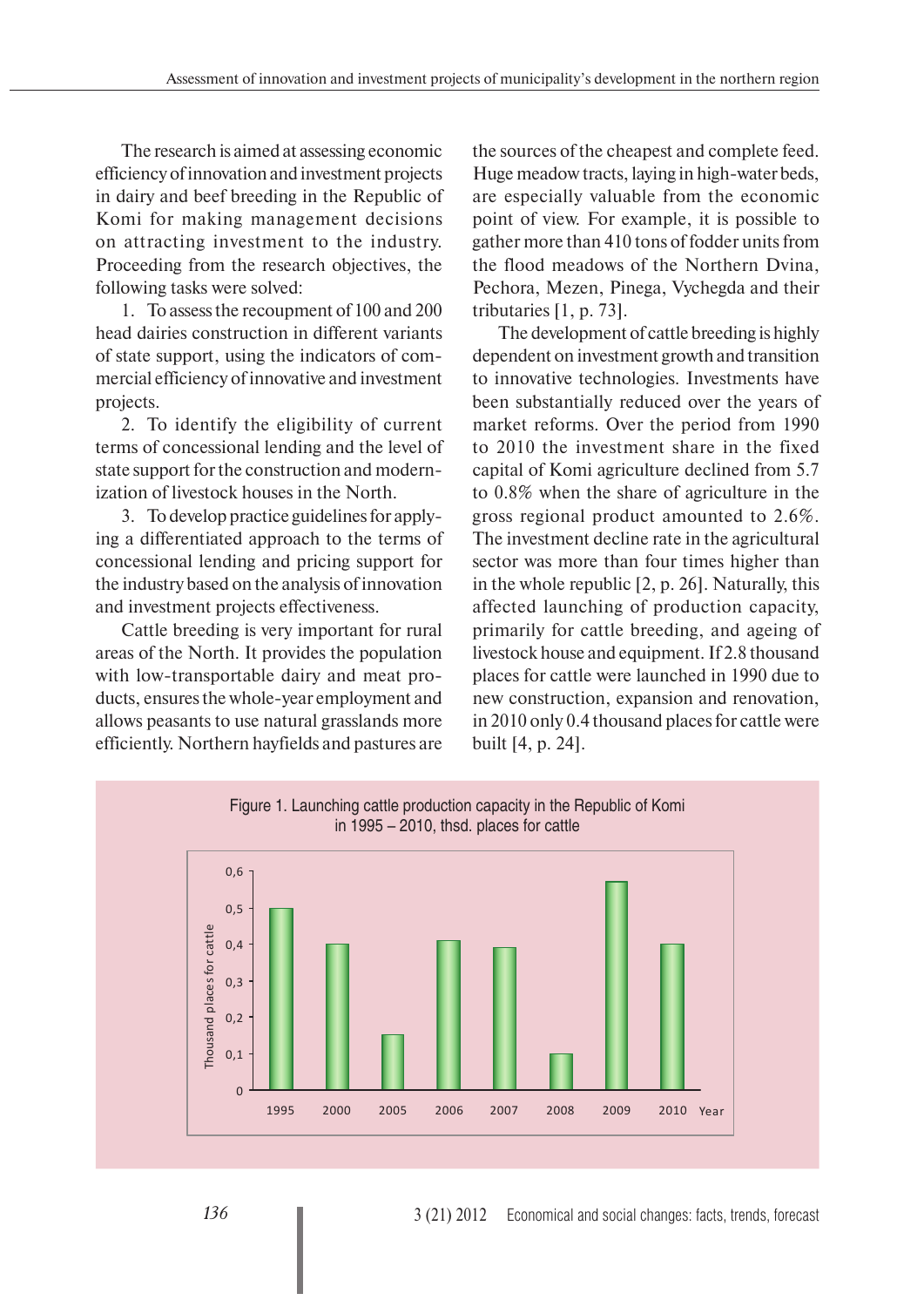

Figure 2. Dynamics of milk production on the farms of all categories in the Republic of Komi in 1990 – 2010, thsd. t

Figure 3. Dynamics of beef and poultry production on the farms of all categories in the Republic of Komi in 1990 – 2010, thsd. t



 The implementation of the State Program for the Development of Agriculture and Markets Regulation of Agricultural Production, Raw Materials and Food for 2008 – 2012 slightly revived the innovation activity in the industry *(fig. 1)*. Currently, however, investments are attracted by suburban areas. Peripheral agricultural organizations and farm enterprises are in special need of investments. Fixed assets of agricultural cattle-breeding enterprises in the remote areas are worn out by more than 70%.

The negative situation in the industry is characterized by statistical data *(fig. 2, fig. 3)*. There has been 3.4-fold decrease in milk production and a 5.9-fold decrease in beef production for the period of twenty years [5, p. 45].

*Efficiency assessment method for innovation and investment projects* 

Economic assessment of innovation and investment projects is especially important in connection with the modernization of industry and development of innovation technologies.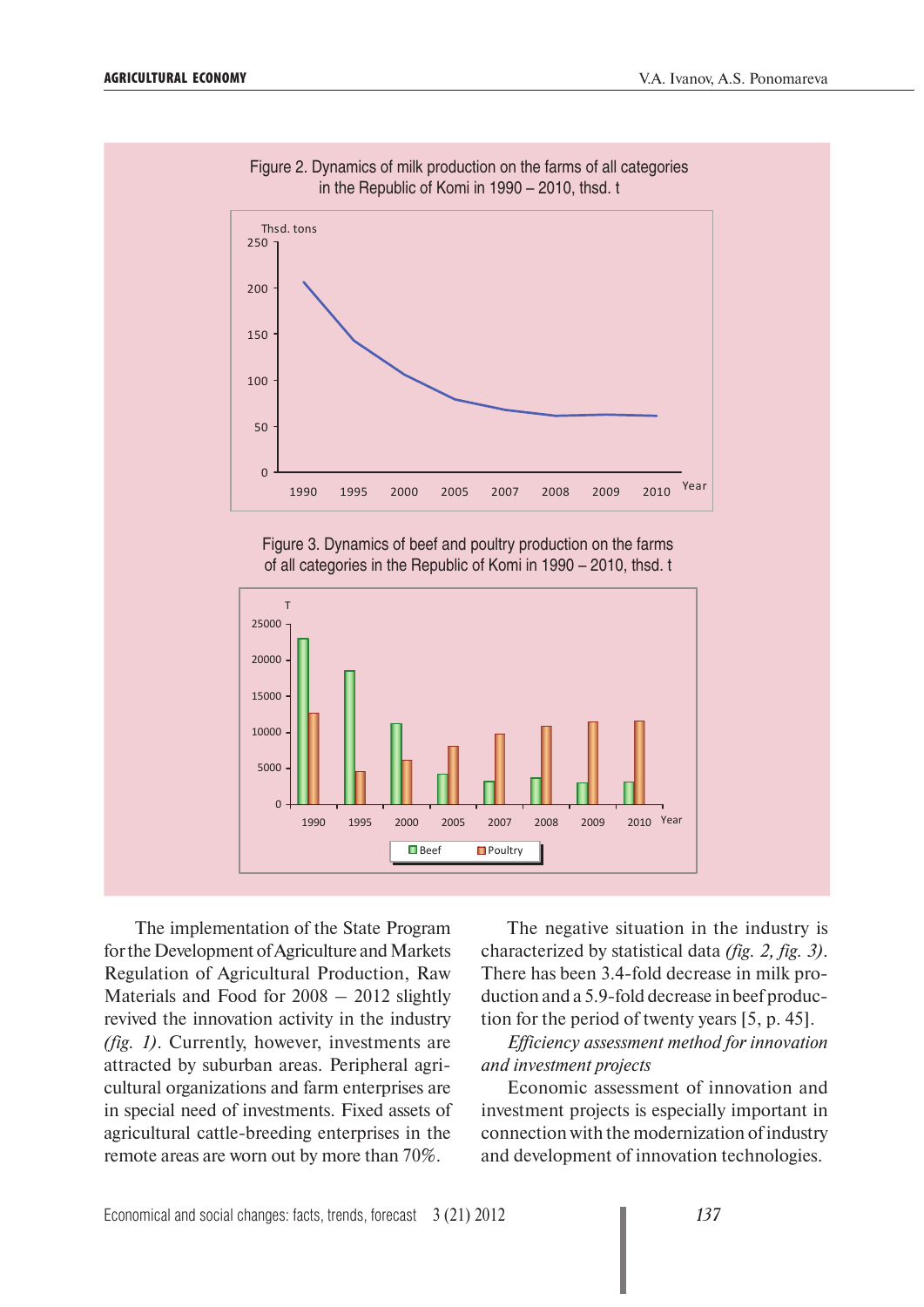The foreign experience in investment calculations, which is based on the analysis of financial flows – dynamics of income and outgoings associated with the project, is significantly interesting. This approach is the basis of the Methodical Recommendations on Assessing Innovation Projects [3].

The Recommendations propose to divide innovation project's efficiency indices into the following types:

**•** commercial (financial) efficiency indices, taking into account the financial implications of the project for its direct participants;

**•** budget efficiency indices, reflecting the financial implications of the project for the federal, regional and local budgets;

**•** economic efficiency indices, taking into account the costs of project's implementation, but which go beyond the direct financial interests of innovation project's participants and allow cost measurement.

The effectiveness of an innovative project is characterized by a system of indices that includes net present value, profitability index, internal rate of return and payback period.

Net present value (NPV) is defined as the sum of present effects, reduced to the initial step, or the difference between discounted profits and costs at a fixed discount rate:

$$
NPV = -I + \frac{P_1}{(1+d)^2} + \frac{P_2}{(1+d)^2} + \frac{P_3}{(1+d)^3} + \dots + \frac{P_t}{(1+d)^t}, \quad (1)
$$

where  $I$  – investment costs that are required to implement the project;

 $P$  – net cash flow at time t:

d – discount rate.

If  $NPV > 0$ , return on investment exceeds the minimum discount coefficient. If  $NPV < 0$ , project profitability is lower than the minimum coefficient and the project should be rejected.

 Profitability index (PI) is the ratio of discounted profit amount to the amount of discounted cost.

The project is considered to be effective if its profitability index is greater than or equal to unity. Profitability index allows us to compare the projects of various scales and choose the most effective project.

$$
PI = \frac{\frac{P_1}{(1+d)^1} + \frac{P_2}{(1+d)^2} + \frac{P_3}{(1+d)^3} + \dots + \frac{P_t}{(1+d)^t}}{I}, \quad (2)
$$

The project is considered to be attractive, if  $PI > 1$ ; the project should be rejected, if  $PI < 1$ .

Internal rate of return (IRR) is a discounted rate that makes the net present value equal to zero. An innovative project is considered to be efficient if its internal rate is greater than or equal to the fixed discount rate, corresponding to opportunity cost of capital.

Internal rate of return (IRR) is calculated as follows:

$$
IRR = d_1 + \frac{NPV_1}{NPV_1 - NPV_2} \times (d_2 - d_1),
$$
 (3)

where  $d_1$  – discount rate, corresponding to opportunity cost;

 $d<sub>2</sub>$  – discount rate for negative net present value (NPV2);

 $NPV_1$  – net present value for discount rate  $d_1$ .

Payback period on investment defines the time from project's investment starting till the moment when net project income covers the initial investment. The payback period is determined by discounting. Simple payback period (without discounting) is calculated for approximate calculations. The project is considered to be effective when its payback period is less than the term of project's implementation.

*The effectiveness of innovation and investment projects implementation in cattle breeding in a peripheral region of the Republic of Komi*

Using this technique, we'll calculate economical construction efficiency of livestock buildings for the agricultural organizations that are situated in peripheral Udorsky District in the Republic of Komi – agricultural production cooperative (APC) Collective Farm Chernu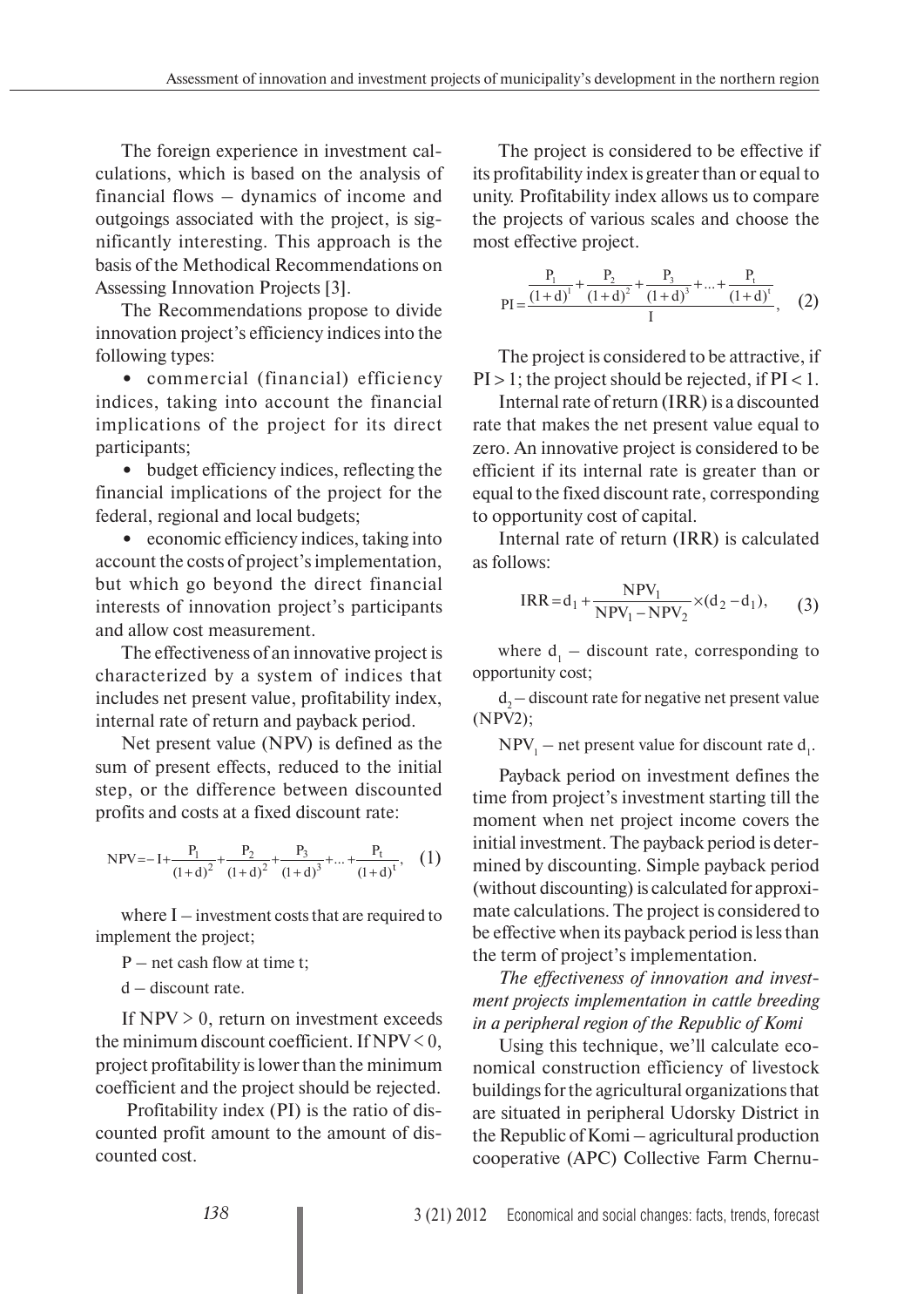tyevskiy and APC Vashka. Nowadays, APC Collective Farm Chernutyevskiy has 55 cows, and it is going to increase the total number of cattle up to 100 head. In order to fulfill this task, the farm should lease 45 Ayrshire heifers in the period from 2013 to 2015. They will cost 2.48 million rubles. The Ministry of Agriculture and Food of the Republic of Komi will refund their purchase in the amount of 1.44 million rubles. The construction of a cowshed, purchasing equipment and heifers will cost 18.28 million rubles. The Ministry of Agriculture and Food will refund 70% of construction and equipment costs.

The system of cattle housing in new buildings will be stall and pasturable in summer and stall and outdoor in winter. There will be untethered method of cattle housing on the farm. Cattle will be kept on deep litter. Cattle's food ration will consist of natural forage, mainly of grass from the meadows and pastures. Cattle breeding in these agricultural organizations meets the principals of organic production. It is planned to breed highly productive Ayrshire cows; fat content of their milk is  $4.2 - 4.5\%$ . All processes will be mechanized and automated.

In the scope of this project we calculated the current costs based on the following fact. Five people, two of them are milkmaids, will service cows. It is planned to increase average monthly wage up to 30 thousand rubles, which corresponds to the average level of the republic economy. Depreciation cost is calculated taking into account that cowshed will be exploited for 50 years, equipment – for 10 years and lifespan of cows will be 5 years. Depreciation cost will amount to 740 thousand rubles in 2013. It is planned to increase cow productivity up to 5500 kg per year.

It is assumed in the calculation that the current state support from the budget of the Republic of Komi will be saved. The forecast of cash flows of this innovation and investment project to APC Collective Farm Chernutyevskiy is based on these conditions *(tab. 1)*.

The analysis of financial indicators shows that the net profit of project implementation is 16.9 million rubles, and net income (the difference between net profit and the amount of loan repayment) is estimated at 12.3 million rubles.

The simple rate of return on total investment costs (R) is calculated by the following formula:

$$
R = \frac{NP + P/t}{I} \times 100\%,\tag{4}
$$

where  $NP - net profit;$ 

P – interests on loan capital;

I – overall investment costs;

 $t$  – investment period.

$$
R = \frac{(16942 + 1281)/8}{18280} \times 100\% = 12.5\%.
$$

Simple payback period (without discounting) is calculated by the following formula:

$$
I = \sum_{t=1}^{T} (NP_t + D_t + P_t),
$$
 (5)

where  $T$  – payback period;

 $NP_$  – net income per year t;

 $D_t$  – depreciation per year t,

 $P_t$  – interests on loan capital per year t.

Simple payback period will be:

 $18280 = (425 + 740 + 184)$ <sub>1</sub> +  $(602 + 850 + 177)$ <sub>2</sub> +  $+$  (748+960+170)<sub>3</sub> + (885+990+162)<sub>4</sub> +  $(971+990+156)_{5} + (1075+990+150)_{6} +$  $+$  (1173+990+144)<sub>7</sub> + (1368+990+138)<sub>8</sub> + 2252.

The components of the right-hand side of the equation allow us to determine the payback period that is equal to 8.93 years.

Return on investment (simple rate of return) is equal to 12.5%, and payback period on investment is 8.93 years, so it is longer than project investment period (8 years). Net profit of the project will be gained in more than 14 years.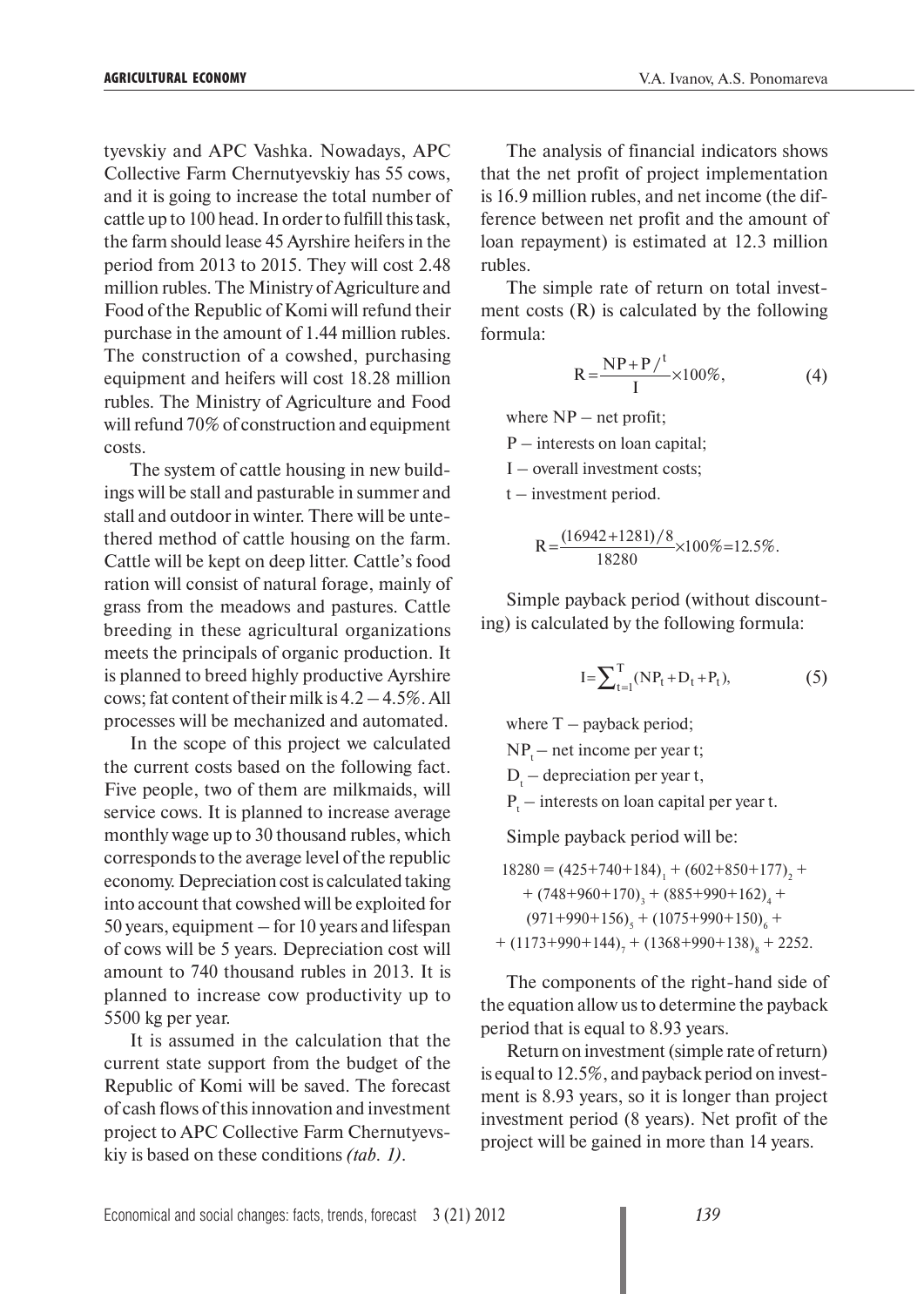| Í<br>Š<br>ĺ<br>ć<br><u>י</u><br>"התוכלות המה לא הוא וה<br>-antoined at issue | ≙<br>ג<br><b>KNA+ 15</b><br>.<br>.<br>.<br>.<br>l<br>֧֧֧֧֧֧֧֧֧֧֧֧֧֛֧֛֪֧֛֛֧֛֪֛֧֛֚֚֚֚֚֚֚֚֚֚֚֚֚֚֚֚֚֚֚֚֚֚֚֝֝֝֝֝֝֝֝֝֝֜֝֬֝֓֝֓֜֝֬֝֓֜֝֝֬֝֝֝֝֝<br>֧֪֖֖֖֖֖֧֧֧֧֧֚֚֚֚֚֚֚֝֝֝֝֝֝֝֓֝֓֝֬֝֓֝֟֓֝֬֝֟֓֝֬֝֓֝֬֝֓֝֬֝֓֝<br>֧֪֪֪֪֪֪֪֪֪֪֪֪֪֪֪֪֛֧֧֪֪֪֪֪֪֪֪֪֪֪֪֪֪֪֪֪֪֪֪֪֪֪֪֪֪֪֪֪֪֪֪֝֝֝֩֝֓֝֬֝֟<br>Ó<br>wo Eorr<br>CONTROL<br>Ĩ. |
|------------------------------------------------------------------------------|----------------------------------------------------------------------------------------------------------------------------------------------------------------------------------------------------------------------------------------------------------------------------------------------------|
|                                                                              |                                                                                                                                                                                                                                                                                                    |
| ;<br>;<br> <br> <br> <br> <br> <br>てく                                        | $\frac{1}{2}$<br>.<br>د<br>l                                                                                                                                                                                                                                                                       |
| ミト                                                                           |                                                                                                                                                                                                                                                                                                    |

| Total     | 212958                | 183718                            | 26090                | 4600            | 178346                 | 18280                             | 17780                             | 500                              | 148654                                         | 44916                   | 106222               | 1281                      | 1030               | 6535                     |                     |                      |              | 11310<br>162824<br>20894                                                                                                                                                                                                                                                                                                                                                                                       |                              | 3952                          | 16942                          | 4600                | 34612                  |
|-----------|-----------------------|-----------------------------------|----------------------|-----------------|------------------------|-----------------------------------|-----------------------------------|----------------------------------|------------------------------------------------|-------------------------|----------------------|---------------------------|--------------------|--------------------------|---------------------|----------------------|--------------|----------------------------------------------------------------------------------------------------------------------------------------------------------------------------------------------------------------------------------------------------------------------------------------------------------------------------------------------------------------------------------------------------------------|------------------------------|-------------------------------|--------------------------------|---------------------|------------------------|
| 2025      | 21568                 | 20193                             | 1375                 |                 | 16995                  |                                   |                                   |                                  | 16180                                          | 4430                    | 10810                |                           | 940                | 365                      |                     |                      |              | 610<br>17155<br>3038                                                                                                                                                                                                                                                                                                                                                                                           | 18.4                         | 450                           | 2588                           |                     | 4573                   |
| 2024      | 20153                 | 18843                             | 1310                 |                 | 16100                  | Ĭ.                                |                                   |                                  | 15340                                          | 4280                    | 10200                |                           | 860                | 350                      |                     | 610                  |              | 16300<br>2543<br>15.6                                                                                                                                                                                                                                                                                                                                                                                          |                              | 410                           | 2133                           |                     | 4053                   |
| 2023      | 18746                 | 17526                             | 1220                 |                 | 15050                  |                                   |                                   |                                  | 14350                                          | 4120                    | 9460                 |                           | 770                | 320                      |                     |                      |              | 610<br>15280<br>14.7<br>14.7                                                                                                                                                                                                                                                                                                                                                                                   |                              | 380                           | 1866                           |                     | 3696                   |
| 2022      | 18015                 | 16855                             | 1150                 |                 | 14190                  | Ĭ.                                |                                   |                                  | 13540                                          | 3930                    | 8930                 |                           | 680                | 290                      |                     |                      | 990<br>14820 | 2035<br>13.8                                                                                                                                                                                                                                                                                                                                                                                                   |                              | 360                           | 1675                           |                     | 3815                   |
| 2021      | 16916                 | 15846                             | 1070                 |                 | 13423                  |                                   |                                   |                                  | 12833                                          | 3796                    | 8427                 |                           | 610                | 260                      |                     | 990                  |              | 14083<br>1763<br>12.6                                                                                                                                                                                                                                                                                                                                                                                          |                              | 330                           | 1433                           |                     | 3493                   |
| 2020      | 16091                 | 15096                             | 995                  |                 | 13171                  |                                   |                                   |                                  | 12188                                          | 3560                    | 7950                 | 138                       | 540                | 235                      |                     |                      |              | 990<br>13413<br>1683                                                                                                                                                                                                                                                                                                                                                                                           | 11.8                         | 315                           | 1368                           | 433                 | 2920                   |
| 2019      | 15174                 | 14254                             | 920                  |                 | 12524                  |                                   |                                   |                                  | 11584                                          | 3480                    | 7490                 | 144                       | 470                | <b>210</b>               |                     |                      |              |                                                                                                                                                                                                                                                                                                                                                                                                                | 990<br>12784<br>1470<br>11.5 | 297                           | 1173                           | 434                 | 2650                   |
| 2018      | 14212                 | 13362                             | 850                  |                 | 11731                  |                                   |                                   |                                  | 10830                                          | 3350                    | 6940                 | 150                       | 390                | 185                      |                     |                      |              | 990<br>12005<br>11.3<br>11.3                                                                                                                                                                                                                                                                                                                                                                                   |                              | 282                           | 1075                           | 433                 | 2481                   |
| 2017      | 13322                 | 12522                             | 800                  |                 | 11221                  |                                   |                                   |                                  | 10136                                          | 3100                    | 6550                 | 156                       | 330                | 165                      |                     |                      |              | $\begin{array}{@{}c@{\hspace{1em}}c@{\hspace{1em}}c@{\hspace{1em}}c@{\hspace{1em}}c@{\hspace{1em}}c@{\hspace{1em}}c@{\hspace{1em}}c@{\hspace{1em}}c@{\hspace{1em}}c@{\hspace{1em}}c@{\hspace{1em}}c@{\hspace{1em}}c@{\hspace{1em}}c@{\hspace{1em}}c@{\hspace{1em}}c@{\hspace{1em}}c@{\hspace{1em}}c@{\hspace{1em}}c@{\hspace{1em}}c@{\hspace{1em}}c@{\hspace{1em}}c@{\hspace{1em}}c@{\hspace{1em}}c@{\hspace{$ |                              | 260                           | 971                            | 660                 | 2101                   |
| 2016      | 12559                 | 11809                             | 750                  |                 | 10594                  | ı                                 |                                   |                                  | 9547                                           | 2980                    | 6115                 | 162                       | 290                | 140                      |                     | 990                  | 10677        | $1132$<br>$10.6$                                                                                                                                                                                                                                                                                                                                                                                               |                              | 247                           | 885                            | 660                 | 1965                   |
| 2015      | 11853                 | 10653                             | 1200                 |                 | 10515                  | 910                               | $\frac{1}{2}$                     |                                  | 8590                                           | 2850                    | 5320                 | 170                       | 250                | 125                      |                     |                      |              | 9675<br>978<br>978<br>10.1                                                                                                                                                                                                                                                                                                                                                                                     |                              | 230                           | 748                            | 660                 | 1338                   |
| 2014      | 10166                 | 9066                              | 1100                 |                 | 9094                   | 820                               | 820                               | f.                               | 7292                                           | 2640                    | 4250                 | 177                       | 225                | 115                      |                     | 850                  |              |                                                                                                                                                                                                                                                                                                                                                                                                                | 8257<br>809<br>9.8           | 207                           | 602                            | 660                 | 1072                   |
| 2013      | 8893                  | 7693                              | 1200                 |                 | 7938                   | 750                               | 750                               |                                  | 6244                                           | 2400                    | 3480                 | 184                       | 180                | 100                      |                     |                      | 7084         | 609<br>8.6                                                                                                                                                                                                                                                                                                                                                                                                     |                              | 184                           | 425                            | 660                 | 955                    |
| 2012      | 15300                 |                                   | 10700                | 4600            | 15800                  | 15800                             | 15300                             | 500                              | ı                                              |                         | J.                   | I.                        | $\blacksquare$     | $\mathbf I$              |                     |                      |              |                                                                                                                                                                                                                                                                                                                                                                                                                |                              |                               | $\mathbf I$                    |                     | $-500$                 |
| Indicator | . Cash inflow - total | 1.1. Sales revenues<br>Including: | 1.2. Budgetary funds | 1.3. Bank loans | 2. Cash payment, total | 2.1. Investment cost<br>Including | 2.1.1. Investment in fixed assets | 2.1.2. Working capital financing | except for depreciation)<br>2.2. Current costs | 2.2.1. Wages with taxes | 2.2.2. Material cost | 2.2.3. Interest for loans | 2.2.4. Other costs | 2.3. Commercial expenses | For reference only: | Capital depreciation | Product cost | Taxable profit                                                                                                                                                                                                                                                                                                                                                                                                 | Production profitability, %  | 2.4. Unified agricultural tax | For reference only: Net profit | 2.5. Loan repayment | 3. Net cash flow (NCF) |

Assessment of innovation and investment projects of municipality's development in the northern region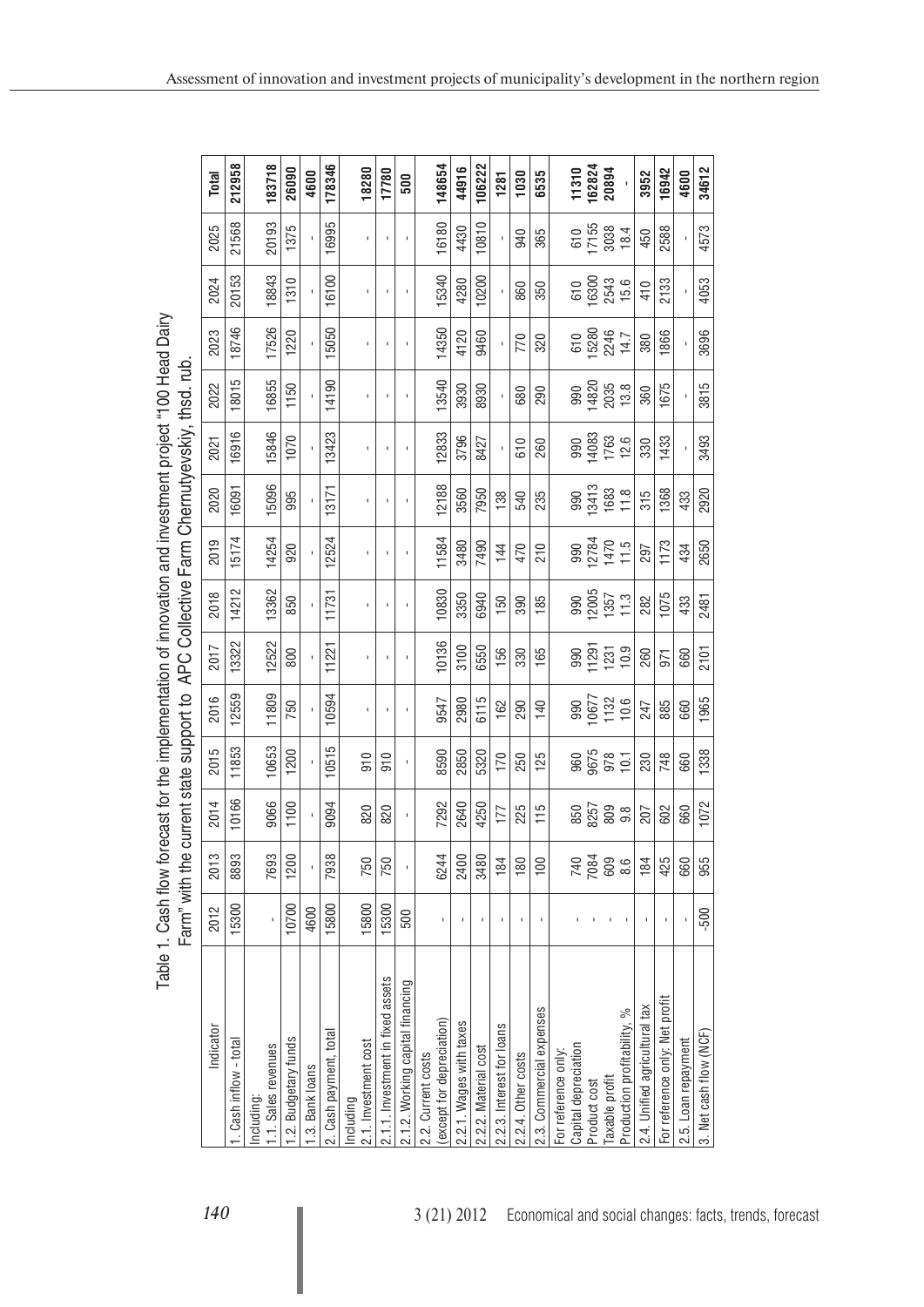In order to assess the economic efficiency of the project it is important to take into account the various values of funds for project's participants that are gained or spent by them at the different points of time. The flows taking place at different times are compared by discounting, i.e. by the reduction of flows (incomings and outgoings) taking place at different times to a single point of time.

Discount rate in our calculation is estimated at the rate of 8%. Net present value of the project is defined as follows:

| $NPV_1 = -18280 +$      | 955                               | 1072                 | 1338            |
|-------------------------|-----------------------------------|----------------------|-----------------|
|                         | $(1+0.08)^{1}$                    | $(1+0.08)^2$         | $(1+0.08)^3$    |
| 1965                    | 2101                              | 2481                 | 2650            |
| $(1+0.08)^4$            | $(1+0.08)^5$                      | $(1+0.08)^6$         | $(1+0.08)^7$    |
| 2920                    | 3493                              | 3815                 | 3696            |
| $(1+0.08)^8$            | $(1+0.08)^9$                      | $(1+0.08)^{10}$      | $(1+0.08)^{11}$ |
| 4053<br>$(1+0.08)^{12}$ | 4573<br>$\frac{1}{(1+0.08)^{13}}$ | $= 859.8$ thsd. rub. |                 |

A positive value of this indicator proves the economic attractiveness of the project.

Profitability index is calculated as follows:

$$
(884.3+919.4+1082.52+1471.9+
$$
  
+1457.0+1593.5+1575.5+1607.0+  
PI=
$$
\frac{+1780.3+1799.5+1615.4+1640.2+1713.4)}{18280}
$$
=1.04.

Profitability index is greater than unity, so the project is considered to be economically advantageous.

It is necessary to calculate negative net present value ( $NPV<sub>2</sub>$ ) to determine the internal rate of return. A discount rate is 12%.

|                                                                               |  |                                                                                                           | NPV <sub>2</sub> = $-18280 + \frac{955}{(1+0.12)^1} + \frac{1072}{(1+0.12)^2} + \frac{1338}{(1+0.12)^3} +$      |  |  |  |  |  |  |  |
|-------------------------------------------------------------------------------|--|-----------------------------------------------------------------------------------------------------------|-----------------------------------------------------------------------------------------------------------------|--|--|--|--|--|--|--|
|                                                                               |  |                                                                                                           |                                                                                                                 |  |  |  |  |  |  |  |
|                                                                               |  |                                                                                                           |                                                                                                                 |  |  |  |  |  |  |  |
|                                                                               |  | $\frac{1965}{(1+0.12)^4} + \frac{2101}{(1+0.12)^5} + \frac{2481}{(1+0.12)^6} + \frac{2650}{(1+0.12)^7} +$ |                                                                                                                 |  |  |  |  |  |  |  |
|                                                                               |  |                                                                                                           |                                                                                                                 |  |  |  |  |  |  |  |
|                                                                               |  |                                                                                                           | $\frac{2920}{(1+0.12)^8} + \frac{3493}{(1+0.12)^9} + \frac{3815}{(1+0.12)^{10}} + \frac{3696}{(1+0.12)^{11}} +$ |  |  |  |  |  |  |  |
| $\frac{4053}{(1+0.12)^{12}} + \frac{4573}{(1+0.12)^{13}} = -188.6$ thsd. rub. |  |                                                                                                           |                                                                                                                 |  |  |  |  |  |  |  |

The internal rate of return is calculated by the formula 3:

$$
IRR = 8 + \frac{859.8}{859.8 - (-188.6)} \times (12 - 8) = 11.3\%.
$$

The internal rate of return is higher than the discount rate (8%), this fact indicates the economic attractiveness of the project.

It is necessary to calculate a cumulative cash flow in order to determine the discounted payback period of the project *(tab. 2)*.

Discounted payback period  $(DP<sub>n</sub>)$  is calculated by the following formula:

$$
DP_{P} = n - \frac{K_{nt}}{p(t+1)},\tag{6}
$$

where  $n -$  the number of years when a cumulative cash flow is less than zero;

 $K_{nt}$  – the last year when the value of cumulative cash flow is negative;

 $P_{(t+1)}$  – the discounted cash flow that follows the last negative cumulative cash flow.

$$
DP_{P} = 12 - \frac{-853.5}{1713.4} = 12.49
$$
 years

The discounted payback period of the project is equal to 12.49 years; it is longer than the loan taken (8 years). Therefore, this innovation project is considered to be ineffective.

Under the current support the profitability level of agricultural production at APC Collective Farm Chernutyevskiy will amount from 8.6% in 2013 to 18.4% in 2025; these figures are below the optimal rate of return  $(40 - 50\%)$ . In this situation this agriculture organization can start building a farm, if the period of long-term loan will be at least 13 years.

The efficiency of the innovation and investment project for APC Collective Farm Chernutyevskiy is defined in achieving the optimal level of livestock production profitability. It is planned to increase a profitability level from 7.2% in 2013 up to 38.5% in 2015 and up to 48% in 2020. This task will require a significant rise in the guaranteed prices for dairy products and beef.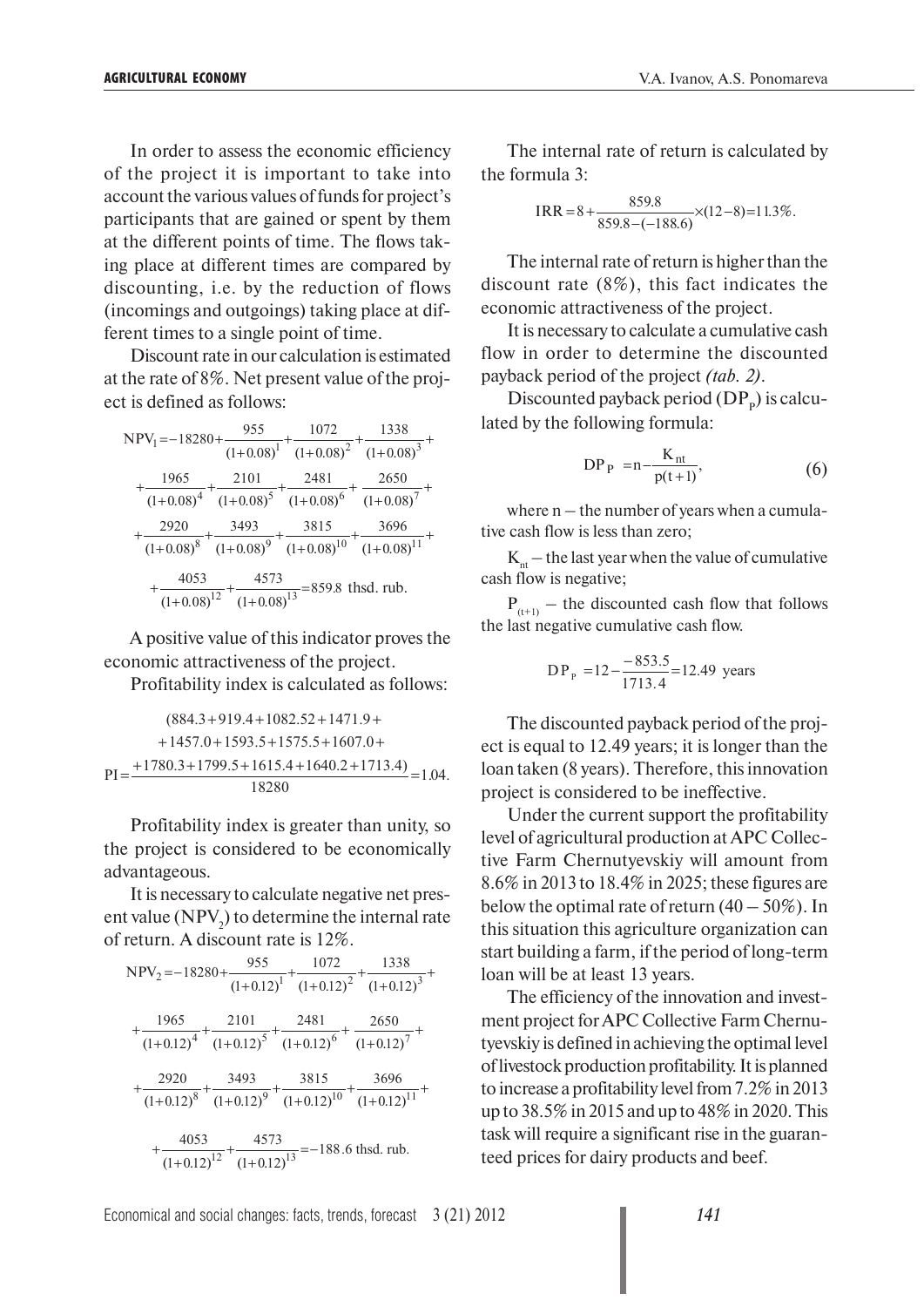| Indicator               | Cash outflow<br>in 2012 | 2013                                                            | 2014                                                                                | 2015                                                                                        | 2016                                                                  | 2017                                                                          | 2018                                                              | 2019                                               |
|-------------------------|-------------------------|-----------------------------------------------------------------|-------------------------------------------------------------------------------------|---------------------------------------------------------------------------------------------|-----------------------------------------------------------------------|-------------------------------------------------------------------------------|-------------------------------------------------------------------|----------------------------------------------------|
| Cash flow               | $-15800$                | 955                                                             | 1072                                                                                | 1338                                                                                        | 1965                                                                  | 2101                                                                          | 2481                                                              | 2650                                               |
| Discounted cash<br>flow | $-15800$                | 884.3                                                           | 919.4                                                                               | 1082.5                                                                                      | 1471.9                                                                | 1457.0                                                                        | 1593.5                                                            | 1575.5                                             |
| Cumulative cash<br>flow | $-15800$                | r.<br>$-15665.$<br>Ш<br>884/3<br>$\ddot{}$<br>750<br>$-15800 +$ | $-15566.3$<br>Ш<br>919.4<br>$\qquad \qquad +$<br>820<br>$\overline{ }$<br>$-15665.$ | 15939.8<br>$\mathbf{I}$<br>$\mathbf{H}$<br>1082.4<br>$\qquad \qquad +$<br>910<br>$-15566.3$ | က္<br>$-13921$ .<br>$\mathbf{H}$<br>1471.9<br>$\ddot{}$<br>$-15393.8$ | $-12464.9$<br>$\mathbf{H}$<br>1457.0<br>$\qquad \qquad +$<br>ာ့<br>$-13921$ . | 4<br>$-10871$ .<br>$\mathbf{H}$<br>1593.5<br>$^{+}$<br>$-12464.9$ | $-9295.9$<br>$\mathbf H$<br>1575.5<br>$-10871.4 +$ |

| Table 2. The calculation of a cumulative cash flow of the innovation and investment project |
|---------------------------------------------------------------------------------------------|
| for APC Collective Farm Chernutyevskiy in 2012 - 2025, thsd. rub.                           |

| Indicator            | Cash outflow<br>in 2012 | 2020                                               | 2021                                            | 2022                                            | 2023                                                       | 2024                                                   | 2025                                                     |
|----------------------|-------------------------|----------------------------------------------------|-------------------------------------------------|-------------------------------------------------|------------------------------------------------------------|--------------------------------------------------------|----------------------------------------------------------|
| Cash flow            | $-15800$                | 2920                                               | 3493                                            | 3815                                            | 3696                                                       | 4053                                                   | 4573                                                     |
| Discounted cash flow | $-15800$                | 1607.0                                             | 1780.3                                          | 1799.5                                          | 1615.4                                                     | 1640.2                                                 | 1713.4                                                   |
| Cumulative cash flow | $-15800$                | 7688.9<br>Ш<br>1607.0<br>$\ddot{}$<br>တ္<br>-9595. | 5908.6<br>Ш<br>1780.3<br>$\ddot{}$<br>$-7688.9$ | 4109.1<br>Ш<br>1799.5<br>$\ddot{}$<br>$-5908.6$ | L.<br>$-2493.$<br>Ш<br>1615.4<br>$\! + \!\!\!\!$<br>4109.1 | $-853.5$<br>$\mathbf{H}$<br>1640.2<br>$+$<br>$-2493.7$ | 859.8<br>$\mathbf{H}$<br>1713.4<br>$\ddot{}$<br>$-853.5$ |

The calculation shows that the return on investment (simple rate of return) is equal to 22.4% and payback period is 4.52 years, which is less than the investment period of this project. The discounted payback period (7.1 years) is less than the period of project's implementation. Therefore, this investment and innovation project will be effective while maintaining the existing state support and ensuring the optimal level of livestock production profitability.

The economic evaluation of building 200 head dairy farm for APC Vashka was carried out similarly. The investment costs of building a cowshed, purchasing equipment and Ayrshire heifers will amount to 30 million rubles.

It is planned to have cattle housing conditions, production rates of cows and the form of state support that are similar to the Project for APC Collective Farm Chernutyevskiy.

With the current state support the net profit of project implementation is 28.8 million rubles and net income (the difference between net profit and the amount of loan repayment) is estimated at 19.8 million rubles.

The simple rate of return on total investment costs:

$$
R = \frac{(28778 + 2510)/8}{34810} \times 100\% = 11.2\%.
$$

Calculations show that the simple payback period for this project will be 9.16 years.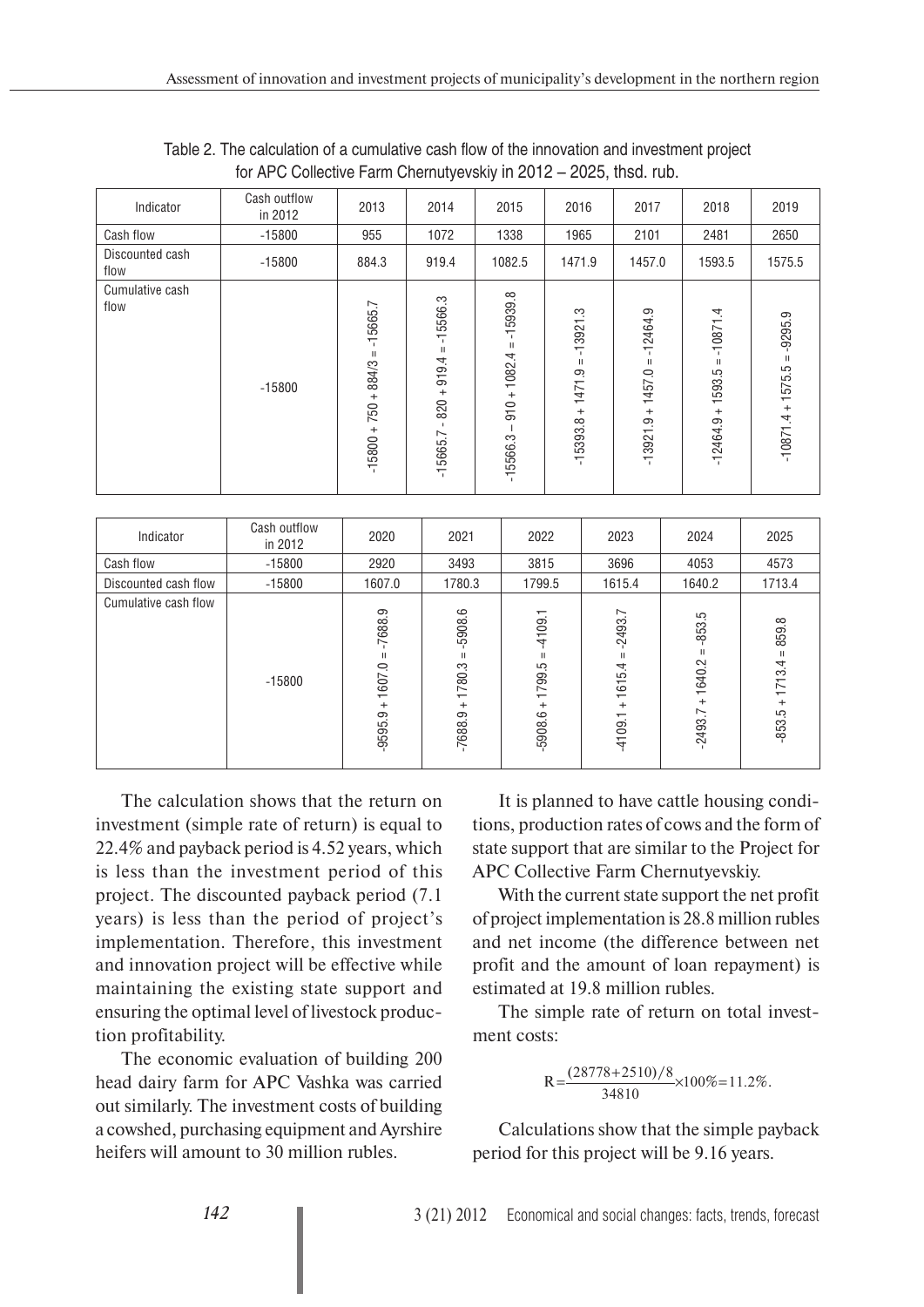Payback period on investment (without discounting) is longer than the investment period of this project. Net profit of the project will be gained in more than 15 years.

Profitability index:

$$
1949.1 + 2354.2 + 2540.5 + 2985.1 +
$$
  
+ 3034.7 + 3355.8 + 3290.7 + 3243.8 +  
PI = 
$$
\frac{+ 3732.9 + 3706.1 + 3701.5 + 3719.6 + 3856.1}{34810} = 1.19.
$$

Discounted payback period is 11.25 years; it is longer than the implementation period of this project. Therefore, this innovation project is considered to be ineffective.

The calculation of investment and innovation project efficiency indicators for APC Vashka at the optimal level of livestock produce profitability shows that the net profit of project implementation is equal to 48.7 million rubles and net income (the difference between net profit and the amount of loan repayment) is estimated at 39.7 million rubles *(tab. 3)*.

Simple rate of return on total investment costs will amount to:

$$
R = \frac{(48721 + 2510)/8}{34810} \times 100\% = 18.4\%.
$$

Simple payback period (without discounting) is calculated as follows:

 $34810 = (2009 + 1950 + 360) +$  $+ (2780 + 2170 + 346) + (3607 + 2320 + 332) +$  $+$  (4995+2320+319) + (6100+2320+306) +  $+$  (7417+2320+294) + 2576 = 5.26 years.

Return on investment (simple rate of return) is equal to18.4%, and payback period on investment is 5.26 years, and so it is less than project investment period.

| Table 3. Cash flow forecast for the implementation of innovation and investment project "200 |  |
|----------------------------------------------------------------------------------------------|--|
| Head Dairy Farm" at the optimal level of produce profitability to APC Vashka, thsd. rub.     |  |

| Indicator                                                                                                    | 2012                         | 2013                          | 2014                          | 2015                          | 2016                          | 2017                          | 2018                          | 2019                           | 2020                           | Total                    |
|--------------------------------------------------------------------------------------------------------------|------------------------------|-------------------------------|-------------------------------|-------------------------------|-------------------------------|-------------------------------|-------------------------------|--------------------------------|--------------------------------|--------------------------|
| 1. Cash inflow - total                                                                                       | 30000                        | 21621                         | 24399                         | 26942                         | 28536                         | 31761                         | 35188                         | 40432                          | 46307                          | 285186                   |
| Including:<br>1.1. Sales revenues                                                                            |                              | 20321                         | 22949                         | 25372                         | 28536                         | 31761                         | 35188                         | 40432                          | 46307                          | 250866                   |
| 1.2. Budgetary funds                                                                                         | 21000                        | 1300                          | 1430                          | 1570                          | L,                            | $\overline{\phantom{0}}$      | $\overline{\phantom{0}}$      |                                |                                | 25300                    |
| 1.3. Bank loans                                                                                              | 9000                         | $\overline{a}$                |                               |                               |                               | $\overline{a}$                | $\overline{\phantom{0}}$      |                                |                                | 9000                     |
| 2. Cash payment, total                                                                                       | 31500                        | 18667                         | 20404                         | 21960                         | 22526                         | 24646                         | 26276                         | 29364                          | 32572                          | 227915                   |
| Including<br>2.1. Investment cost                                                                            | 31500                        | 1000                          | 1100                          | 1210                          |                               | $\overline{a}$                |                               |                                |                                | 34810                    |
| 2.1.1. Investment in fixed assets                                                                            | 30000                        | 1000                          | 1100                          | 1210                          | $\blacksquare$                | $\overline{\phantom{0}}$      | $\overline{\phantom{0}}$      | L,                             | $\overline{a}$                 | 33310                    |
| 2.1.2. Working capital financing                                                                             | 1500                         | L,                            |                               |                               |                               | $\overline{\phantom{0}}$      |                               |                                |                                | 1500                     |
| 2.2. Current costs<br>(except for depreciation)                                                              | L,                           | 15640                         | 17161                         | 18496                         | 20118                         | 22086                         | 24036                         | 26873                          | 29790                          | 174200                   |
| 2.2.1. Wages with taxes                                                                                      | L,                           | 5850                          | 6435                          | 6950                          | 7576                          | 8334                          | 9085                          | 10175                          | 11294                          | 65699                    |
| 2.2.2. Material cost                                                                                         |                              | 8680                          | 9550                          | 10314                         | 11242                         | 12366                         | 13480                         | 15098                          | 16760                          | 97490                    |
| 2.2.3. Interest for loans                                                                                    | L,                           | 360                           | 346                           | 332                           | 319                           | 306                           | 294                           | 282                            | 271                            | 2510                     |
| 2.2.4. Other costs                                                                                           | $\overline{a}$               | 750                           | 830                           | 900                           | 981                           | 1080                          | 1177                          | 1318                           | 1465                           | 8501                     |
| 2.3. Commercial expenses                                                                                     | L,                           | 220                           | 250                           | 275                           | 300                           | 362                           | 406                           | 455                            | 500                            | 2768                     |
| For reference only:<br>Capital depreciation<br>Product cost<br>Taxable profit<br>Production profitability, % |                              | 1950<br>17810<br>2511<br>14.1 | 2170<br>19581<br>3368<br>17.2 | 2320<br>21091<br>4281<br>20.3 | 2320<br>22738<br>5798<br>25.5 | 2320<br>24736<br>7025<br>28.4 | 2320<br>26718<br>8470<br>31.7 | 2320<br>29599<br>10833<br>36.6 | 2320<br>32565<br>13742<br>42.2 | 18040<br>194838<br>56028 |
| 2.4. Unified agricultural tax                                                                                | $\overline{a}$               | 502                           | 588                           | 674                           | 803                           | 925                           | 1053                          | 1260                           | 1502                           | 7307                     |
| For reference only: Net profit                                                                               | L,                           | 2009                          | 2780                          | 3607                          | 4995                          | 6100                          | 7417                          | 9573                           | 12240                          | 48721                    |
| 2.5. Loan repayment                                                                                          | $\qquad \qquad \blacksquare$ | 1305                          | 1305                          | 1305                          | 1305                          | 1305                          | 825                           | 825                            | 825                            | 9000                     |
| 3. Net cash flow (NCF)                                                                                       | $-1500$                      | 2954                          | 3995                          | 4982                          | 6010                          | 7115                          | 8912                          | 11068                          | 13735                          | 57271                    |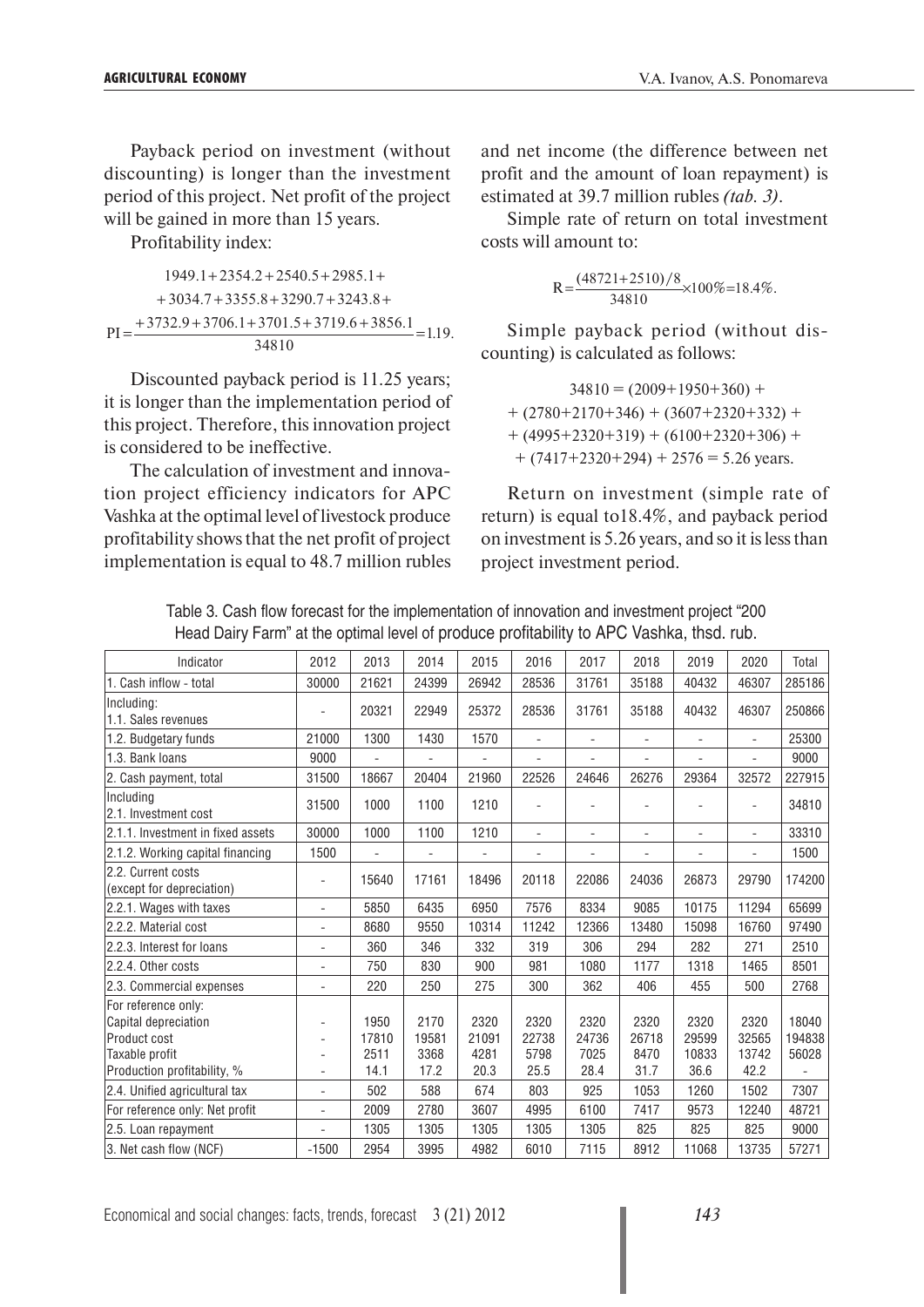Net present value of the project is defined as follows:

$$
NPV_1 = -34810 + \frac{2954}{(1+0.08)} + \frac{3995}{(1+0.08)^2} + \frac{4982}{(1+0.08)^3} + \frac{6010}{(1+0.08)^4} + \frac{7115}{(1+0.08)^5} + \frac{8912}{(1+0.08)^6} + \frac{11068}{(1+0.08)^7} + \frac{13735}{(1+0.08)^8} = -34810 + 39498.5 = 4688.5 \text{ thsd. rub.}
$$

A positive value of this indicator proves the economic attractiveness of the project.

Profitability index is calculated as follows:

$$
2735.2 + 34269.3 + 4030.7 + 4508.9 +
$$
  
PI = 
$$
\frac{+ 4934 + 5723.8 + 6580.3 + 7559.2}{34810} = 1.13.
$$

Profitability index is greater than unity, so the project is considered to be economically advantageous.

It is necessary to calculate negative net present value  $(NPV<sub>2</sub>)$  to determine the internal rate of return. A discount rate is 20%.

$$
NPV_2 = -34810 + \frac{2954}{(1+0.2)} + \frac{3995}{(1+0.2)^2} + \frac{4982}{(1+0.2)^3} + \frac{6010}{(1+0.2)^4} + \frac{7115}{(1+0.2)^5} + \frac{8912}{(1+0.2)^6} + \frac{11068}{(1+0.2)^7} + \frac{13735}{(1+0.2)^8} =
$$
  
= -34810 + 23145.1 = -11664.9

The internal rate of return is calculated by the formula 3:

$$
IRR = 8 + \frac{4688.5}{4688.5 - (-111664.9)} \times (20 - 8) = 11.4\%.
$$

The internal rate of return is higher than the discount rate (8%), this fact indicates the economic attractiveness of the project.

Cumulative cash flow, determining the discounted payback period of the project, is presented in *table 4*.

Discounted payback period will be:

$$
DPP = 8 - \frac{-2873.7}{7559.2} = 7 + 0.38 = 7.38
$$
 years.

The discounted payback period of the project is less than its implementation period. Therefore, this innovation project is considered to be effective.

*Table 5* presents the performance of projects' efficiency with the different variants of state support.

In summary, we have drawn the following conclusions:

1. The sustainable development of cattle breeding in the peripheral regions requires a considerable increase in investing construction, reconstruction and launching innovation technologies. Therefore, economic assessment

|  |  |  | Table 4. The calculation of a cumulative cash flow of the project for APC Vashka in 2012 - 2020, thsd. rub. |  |  |
|--|--|--|-------------------------------------------------------------------------------------------------------------|--|--|
|--|--|--|-------------------------------------------------------------------------------------------------------------|--|--|

| Indicator               | Cash inflow in<br>2012 | 22013                                                                                                                                                                                                                                                                                                                                                                                                                              | 22014                                                                                | 22015                                                               | 22016                                                              | 22017                                                        | 22018                                                    | 22019                                                   | 22020                                                 |
|-------------------------|------------------------|------------------------------------------------------------------------------------------------------------------------------------------------------------------------------------------------------------------------------------------------------------------------------------------------------------------------------------------------------------------------------------------------------------------------------------|--------------------------------------------------------------------------------------|---------------------------------------------------------------------|--------------------------------------------------------------------|--------------------------------------------------------------|----------------------------------------------------------|---------------------------------------------------------|-------------------------------------------------------|
| Cash flow               | $-31500$               | 2954                                                                                                                                                                                                                                                                                                                                                                                                                               | 3995                                                                                 | 4982                                                                | 6010                                                               | 7115                                                         | 8912                                                     | 11068                                                   | 13735                                                 |
| Discounted cash<br>flow | $-31500$               | 2735.2                                                                                                                                                                                                                                                                                                                                                                                                                             | 3426.3                                                                               | 4030.7                                                              | 4508.9                                                             | 4934.1                                                       | 5723.8                                                   | 6580.3                                                  | 7559.2                                                |
| Cumulative cash<br>flow | $-31500$               | 29764.8<br>$\mathbf{H}% =\mathbf{H}(\mathbf{Q}^{T}\mathbf{Q}^{T}\mathbf{Q}^{T}\mathbf{Q}^{T}% \mathbf{Q}^{T}\mathbf{Q}^{T}\mathbf{Q}^{T} \mathbf{Q}^{T} \mathbf{Q}^{T} \mathbf{Q}^{T} \mathbf{Q}^{T} \mathbf{Q}^{T} \mathbf{Q}^{T} \mathbf{Q}^{T} \mathbf{Q}^{T} \mathbf{Q}^{T} \mathbf{Q}^{T} \mathbf{Q}^{T} \mathbf{Q}^{T} \mathbf{Q}^{T} \mathbf{Q}^{T} \mathbf{Q}^{T} \mathbf{Q}^{T} \mathbf{Q$<br>2735.2<br>$1000 +$<br>31500 | نۍ<br>$-27438.$<br>$\mathbf{H}$<br>3426.3<br>$\qquad \qquad +$<br>1100<br>$-29764.8$ | œ<br>$-24617$<br>$\mathbf{H}$<br>$+4030.7$<br>1210<br>5<br>.27438.5 | တ္<br>20111<br>$\mathbf{H}$<br>4508.9<br>$+$<br>$\infty$<br>24617. | œ<br>$-15177$ .<br>Ш<br>4934.<br>$\ddot{}$<br>ာ.<br>$-20111$ | $-9454.0$<br>Ш<br>5723.8<br>$\ddot{}$<br>œ<br>$-15177$ . | $-2873.7$<br>$\mathbf{H}$<br>6580.3<br>$+$<br>$-9454.0$ | ċ.<br>4685.<br>$\mathbf{H}$<br>$+7559.2$<br>$-2873.7$ |

*144* 3 (21) 2012 Economical and social changes: facts, trends, forecast